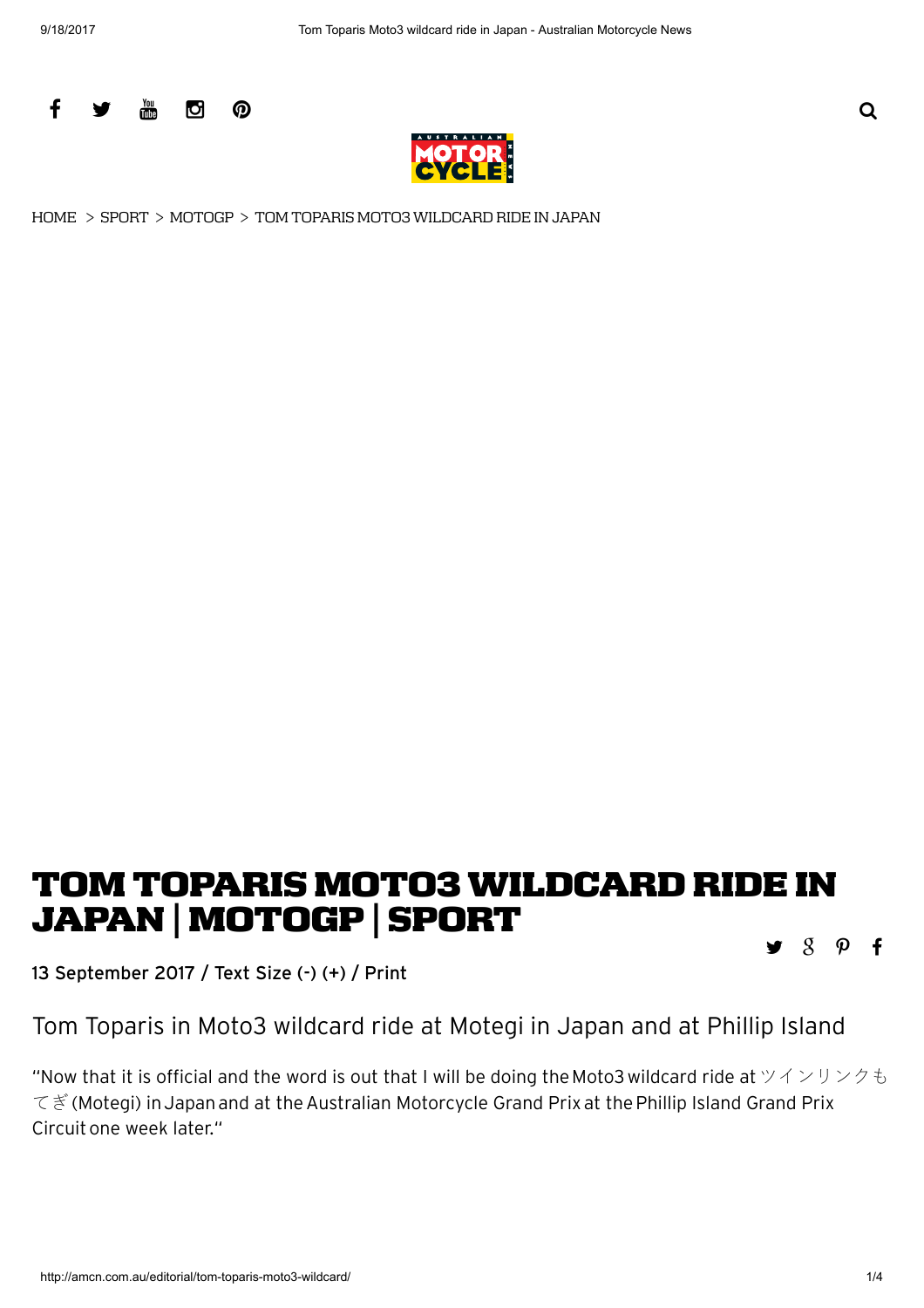"I can't thank everyone enough for all the well wishes they have given me. I do really appreciate it and I hope to make everyone proud when I line up on the grid in Japan and at the Island. It's going to be something that I will remember for a long time and I just hope to do the best possible job that I can do."

"I know it won't be an easy task, as I'm going to be lining up against some of the best riders in the world, but I'm sure going to give it everything I've got!"

"Once again, many thanks to everyone who is involved and all the great support out there."

By Tom Toparis

Photo Russell Colvin



## y ያ ዖ f

« [Previous](http://amcn.com.au/editorial/josh-waters-championship-contention-double-smsp-victory/) <mark>[Next](http://amcn.com.au/editorial/rea-fastest-day-one/) » in the set of the set of the set of the set of the set of the set of the set of the set of the set of the set of the set of the set of the set of the set of the set of the set of the set of the set of t</mark>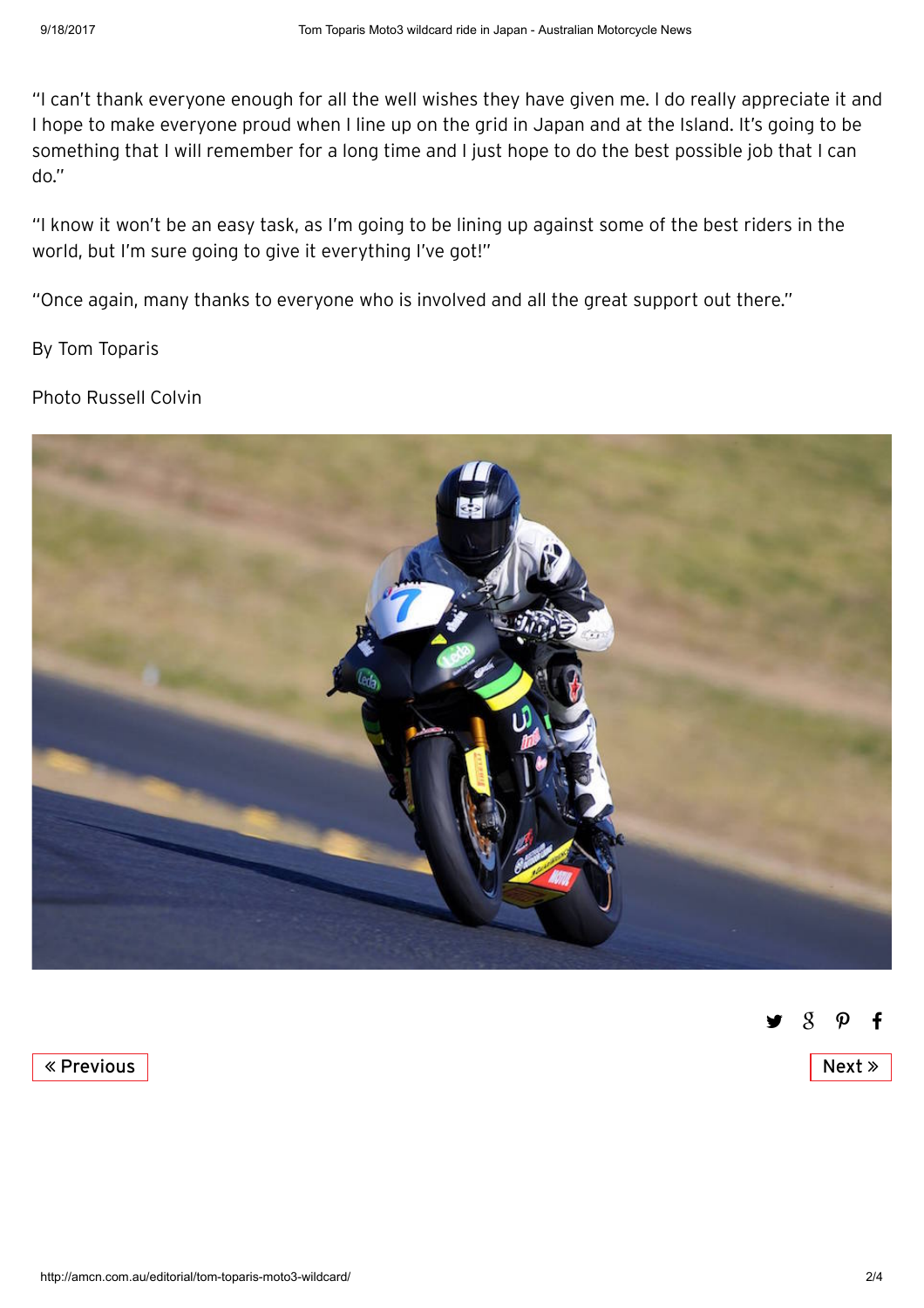